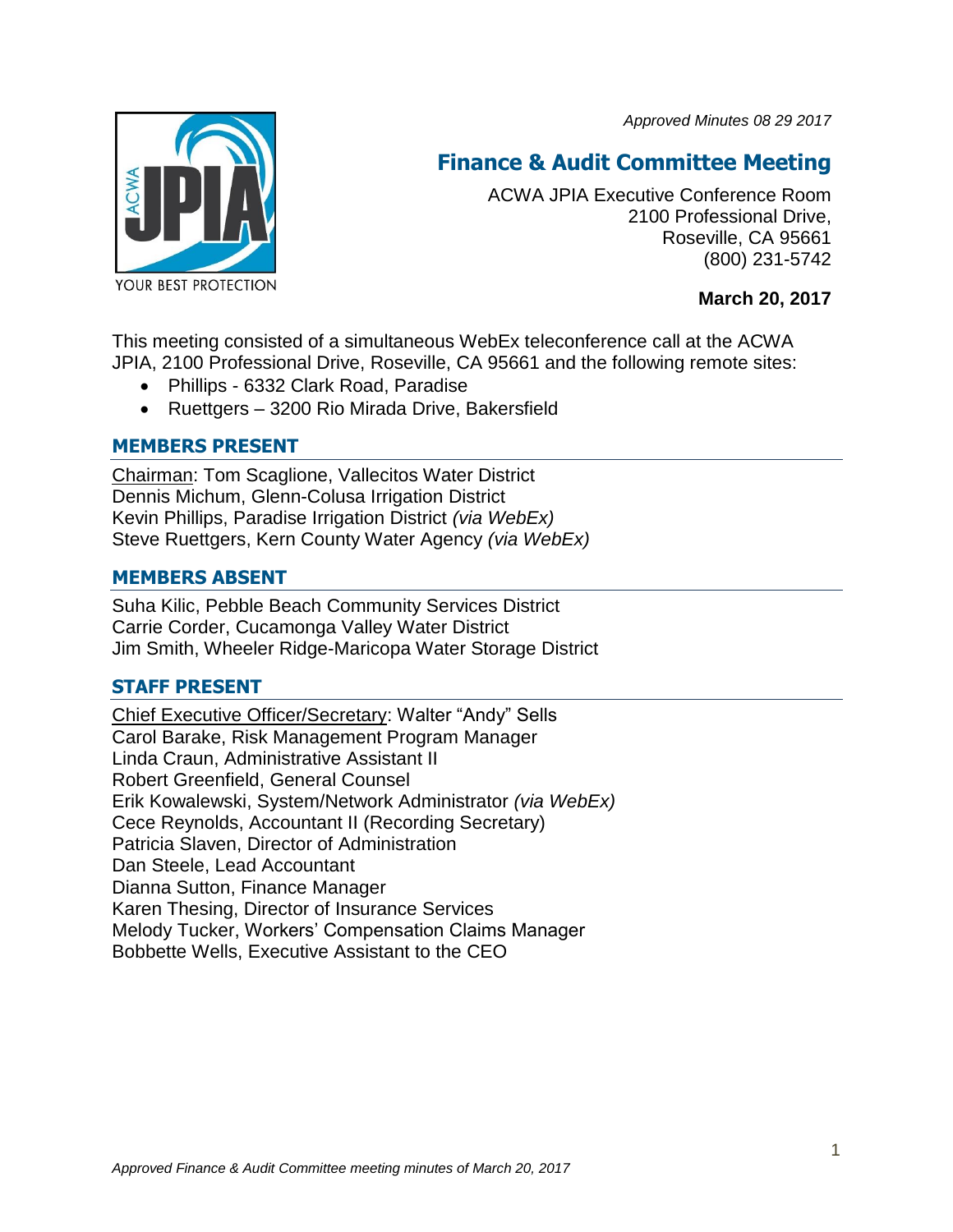# **OTHERS IN ATTENDANCE**

Tom Cuquet, South Sutter Water District David Drake, Rincon del Diablo Municipal Water District Dennis Erdman, South Coast Water District E.G. "Jerry" Gladbach, Castaic Lake Water Agency *(via WebEx)* David Hodgin, Scotts Valley Water District W.D. "Bill" Knutson, Yuima Municipal Water District Melody McDonald, San Bernardino Valley Water Conservation District Sarah Meacham, PFM Asset Management Bruce Rupp, Humboldt Bay Municipal Water District Neil Schild, Sacramento Suburban Water District *(via WebEx)*

#### **WELCOME**

Chairman Scaglione welcomed everyone in attendance.

## **CALL TO ORDER AND ANNOUNCEMENT OF QUORUM**

Chairman Scaglione called the meeting to order at 1:02 pm. He announced there was a quorum.

#### **ANNOUNCEMENT RECORDING OF MINUTES**

Chairman Scaglione announced that the meeting would be recorded to assist in preparation of minutes. Recordings are only kept 30 days following the meeting, as mandated by the California Brown Act.

#### **PUBLIC COMMENT**

Chairman Scaglione noted that, as the agenda stated, members of the public would be allowed to address the Finance & Audit Committee on any agenda item prior to the Committee's decision on that item. Comments on any issues on the agenda, or not on the agenda, were also welcomed. No comments were brought forward.

#### **INTRODUCTIONS**

Chairman Scaglione introduced everyone in attendance.

#### **ADDITIONS TO OR DELETIONS FROM THE AGENDA**

Chairman Scaglione asked for any additions to, or deletions from, the agenda; none requested.

#### **APPROVAL OF MINUTES**

Chairman Scaglione called for approval of the minutes of the February 28, 2017 meeting.

M/S/C (Michum/Phillips) (Michum-Yes; Phillips-Yes; Ruettgers-Yes;

Scaglione-Yes): That the Finance & Audit Committee approve the minutes of the February 28, 2017 meeting.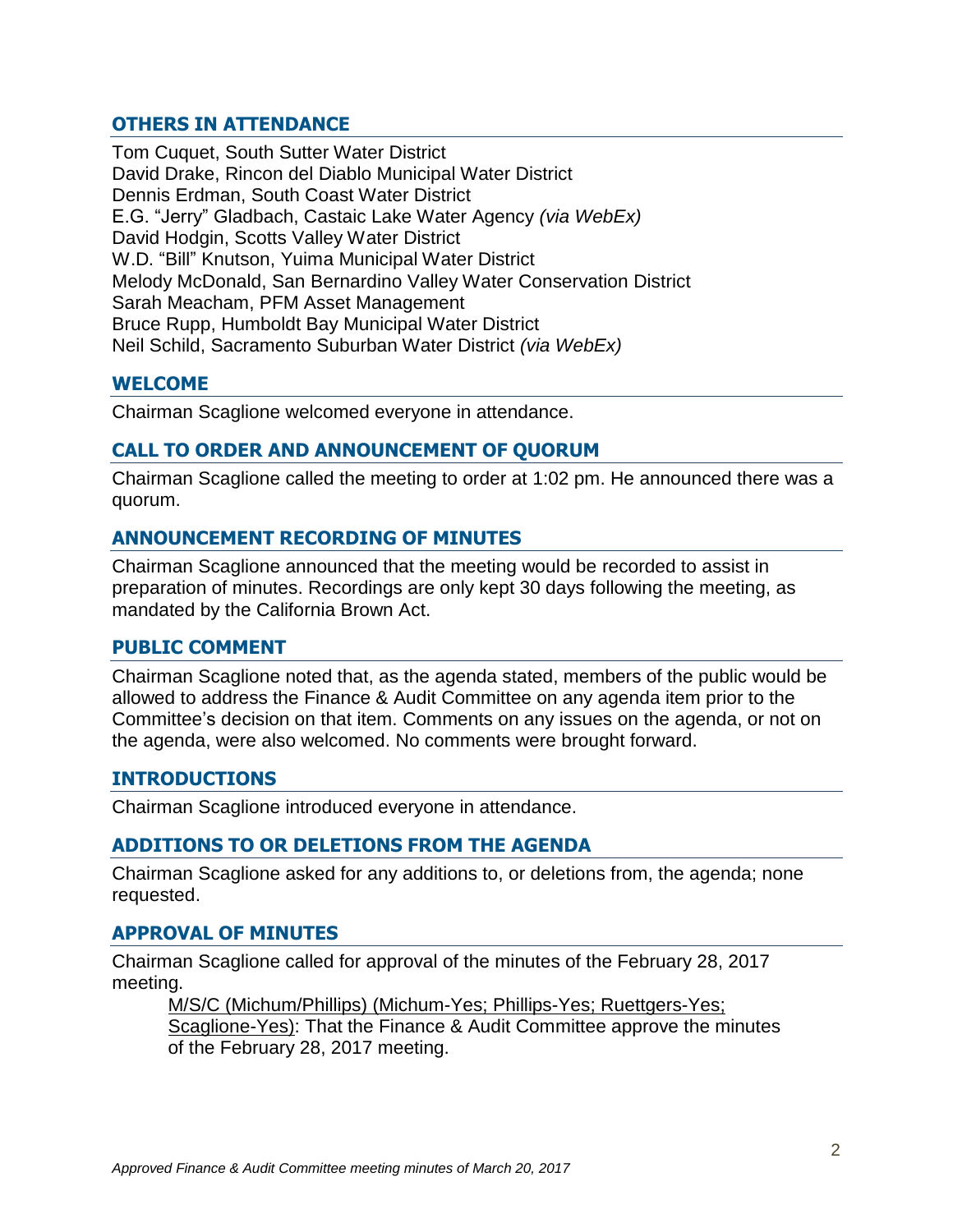# **MEETINGS ATTENDED ON BEHALF OF THE JPIA**

None reported.

# **LONG-TERM INVESTMENT PORTFOLIO UPDATE**

Mr. Sells recognized Ms. Meacham for her promotion to Managing Director at PFM Asset Management, Inc.

PFM presented a summary of the investment portfolio managed by them. This presentation included commentary on the current market and thoughts about managing the investments going forward.

Ms. Meacham began her presentation with an overview of the economy, labor market, and a 2016 fourth quarter recap. The diversification of the portfolio and maturity distribution was also discussed. The big news in fourth quarter is that the Federal Reserve raised interest rates 0.25-0.50 to 0.50-0.75. It is only the second time in a decade that rates were raised.

Ms. Meacham stated that JPIA's total return on the portfolio since inception continues to be above the Bank of America Merrill Lynch 1-5 Year U.S. Government Index benchmark. The portfolio is well diversified and is comprised of high quality securities.

Mr. Sells discussed the extension of the investments past the five year maturity mark in order to align with our programs, such as workers' compensation. Ms. Meacham felt the timing may not be the best, but offered to bring back information at a later meeting.

A handout was provided by Ms. Meacham with a detailed summary of the investment portfolio.

## **PROPOSED OPERATION BUDGET FOR FISCAL YEAR 2017-18**

In March of each year, a proposed Operating Budget is submitted to the Finance & Audit Committee and then to the Executive Committee for approval. At the May conference, the proposed Operating Budget is presented for approval to the Board of Directors. The budget covers General & Administrative (G&A) Expenses for the fiscal year ending September 30, 2018.

The most significant changes to the G&A budget for the fiscal year are computer equipment, software, office furniture and external claims administration. Computer equipment, software, and office furniture encompasses increases due to bSwift, Castlight and Ventiv software. bSwift and Castlight are software used in the Employee Benefits program to help users make informed decisions about choosing healthcare providers. Ventiv is software being customized for the JPIA to assist with the member database while integrating it with member districts. Collectively, these software programs make up just under \$800,000 of the budget.